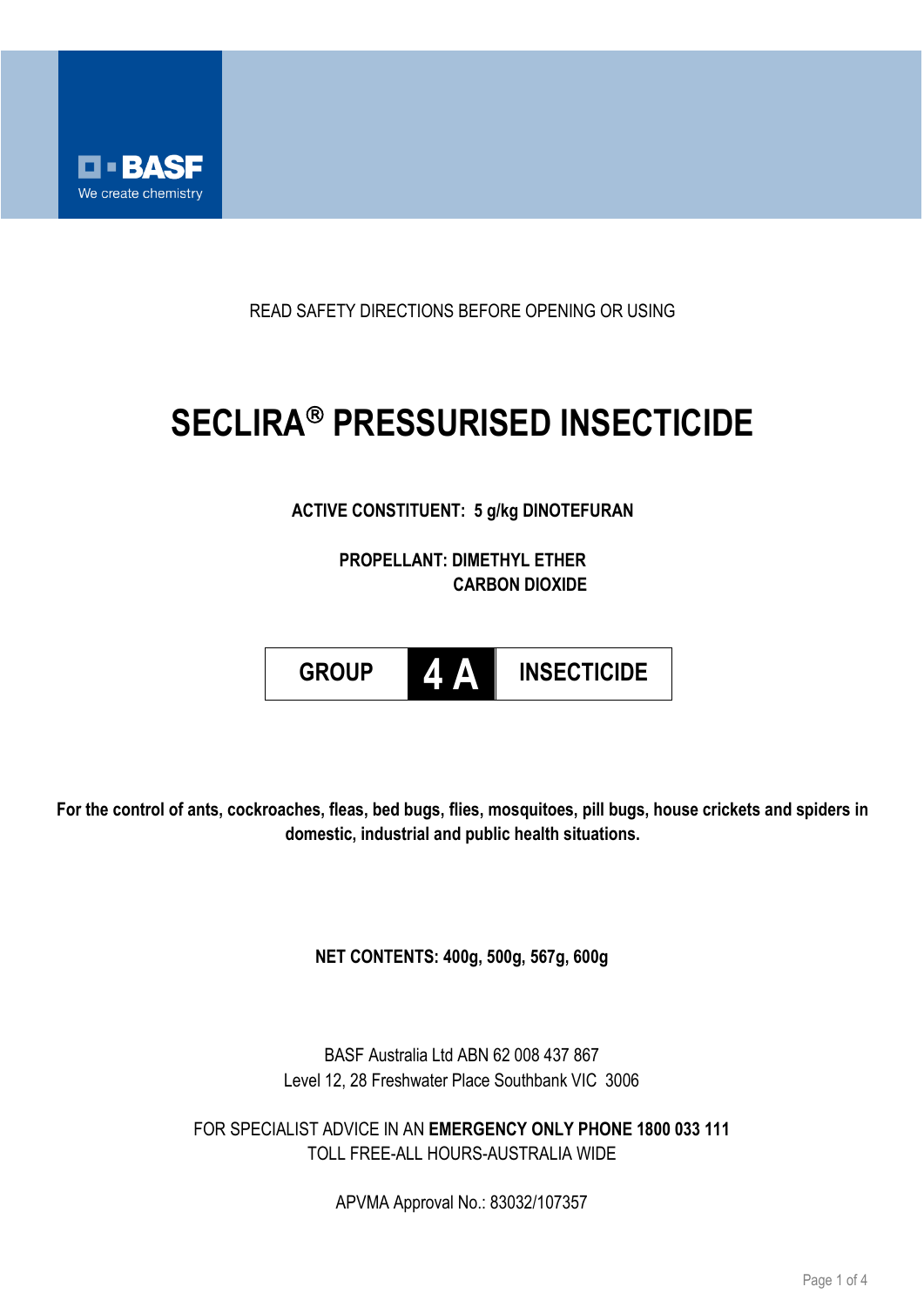

## **DIRECTIONS FOR USE**

| <b>PEST</b>             | <b>CRITICAL COMMENTS</b>                                                                                                                                                                                                                    |
|-------------------------|---------------------------------------------------------------------------------------------------------------------------------------------------------------------------------------------------------------------------------------------|
|                         | Spray from a distance of 20-30cm. For spot application, apply directly<br>onto pest for a 1-2 second burst. For crack and crevice or surface<br>treatment, spray across surface at rate of 60cm/1 sec spray.                                |
| Cockroaches and<br>Ants | Apply onto surfaces and into cracks and crevices where insects may<br>be harbouring, living and breeding for up to 3 months residual control.<br>Apply as a surface application up to but not exceeding the point of run<br>off.            |
|                         | Use crack and crevice nozzle to direct spray into cracks, crevices and<br>other hard to reach places.                                                                                                                                       |
|                         | Live activity can be treated as a spot treatment.<br>Carpets should have a small hidden area sprayed and checked for<br>any discolouration before widespread use.                                                                           |
| Bed bugs                | Apply directly onto bed bug activity as a spot treatment.<br>An IPM approach should be followed for the control of bed bugs. For<br>more information refer to the Code of Practice for the Control of Bed<br>bug Infestations in Australia. |
| <b>Flies</b>            | Apply to surfaces where flies are likely to rest. For outdoor fly control,<br>apply to surfaces where flies tend to be a nuisance.<br><b>SECLIRA</b><br>PRESSURISED INSECTICIDE can also be applied directly as a spot<br>treatment.        |
| Mosquitoes              | Apply onto surfaces where mosquitoes settle. Apply directly to live<br>activity as a spot treatment.                                                                                                                                        |
| Pill Bugs (slaters)     | Apply directly onto slaters or pill bugs as a spot treatment.                                                                                                                                                                               |
| House crickets          | Apply directly onto house crickets as a spot treatment.                                                                                                                                                                                     |
| <b>Spiders</b>          | Apply directly onto spiders as a spot treatment.                                                                                                                                                                                            |

**NOT TO BE USED FOR ANY PURPOSE, OR IN ANY MANNER, CONTRARY TO THIS LABEL UNLESS AUTHORISED UNDER APPROPRIATE LEGISLATION.**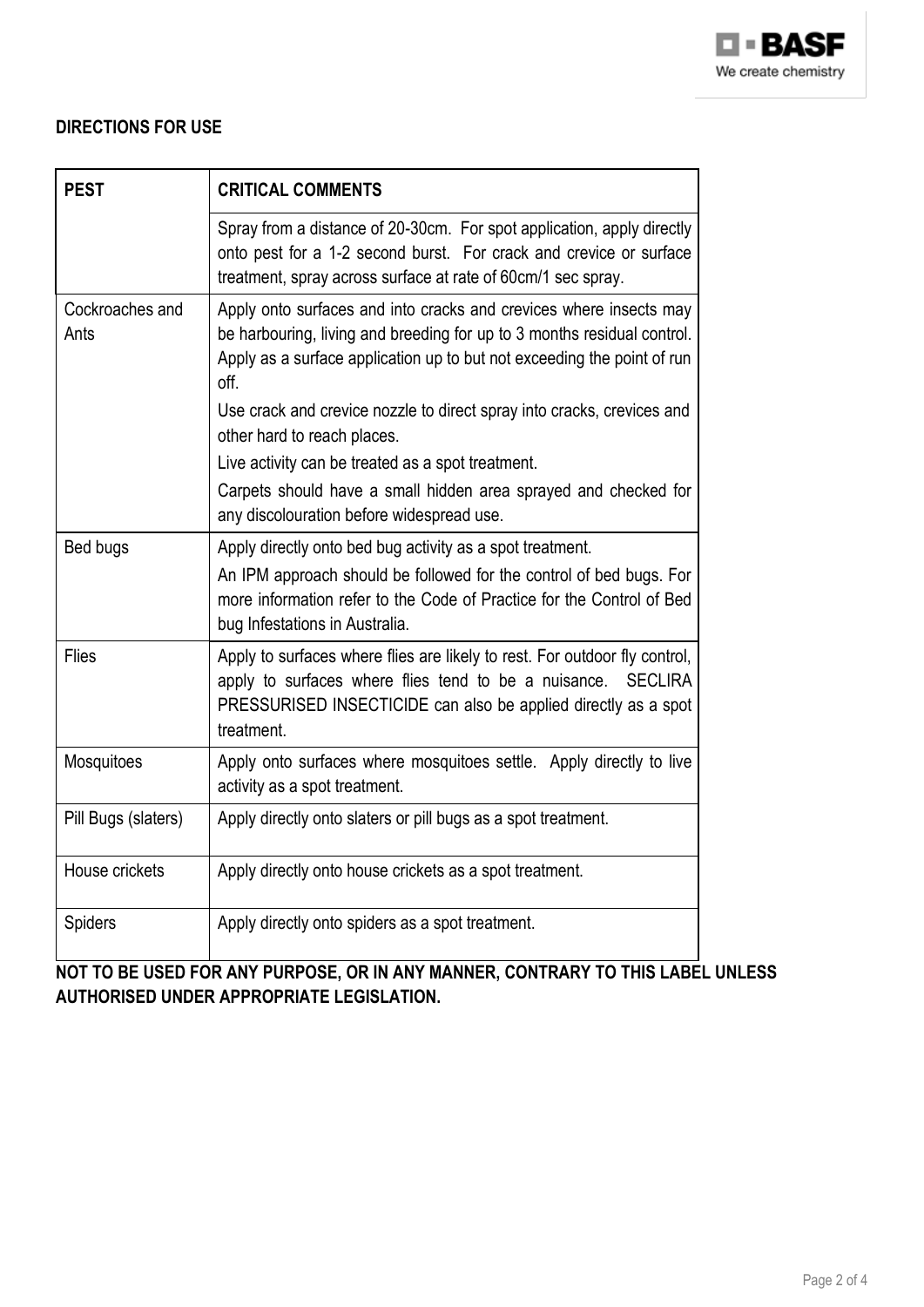

## **GENERAL INSTRUCTIONS**

#### **APPLICATION**

This product is ideally suited to be used with the System III Pressurised dispenser unit. If using without System III, hold container upright whilst spraying. After use with the System III Pressurised Dispenser, ensure that the valve is closed and that the hose line is drained to avoid leaking.

SECLIRA PRESSURISED INSECTICIDE is not a synthetic pyrethroid and can be used to control insect pests in internal and external situations in and around domestic, commercial and public buildings: including food processing facilities, hospitals and schools. Spray from a distance of 20-30 cm directly onto insects or spray onto surfaces for residual protection as per the Directions for Use table. Pay particular attention to harbourages and cracks and crevices. SECLIRA PRESSURISED INSECTICIDE will control insects within a few days of application. Apply SECLIRA PRESSURISED INSECTICIDE to clean surfaces, free of dirt, dust, oils, grease and other residues. Surfaces should have a small hidden area sprayed and checked for any discoloration before widespread use. Avoid contact with food, food utensils and food preparation surfaces. These items should be removed or covered prior to application where a risk of contamination exists. Do not spray moving parts of any machinery, electric motors or switchgear.

#### **INSECTICIDE RESISTANCE WARNING**

## **GROUP 4A INSECTICIDE**

For insecticide resistance management SECLIRA PRESSURISED INSECTICIDE is a Group 4A insecticide. Some naturally occurring insect biotypes resistant to SECLIRA PRESSURISED INSECTICIDE and other Group 4A insecticides may exist through normal genetic variability in any insect population. The resistant individuals can eventually dominate the insect population if SECLIRA PRESSURISED INSECTICIDE or other Group 4A insecticides are used repeatedly. The effectiveness of SECLIRA PRESSURISED INSECTICIDE on resistant individuals could be significantly reduced. Since occurrence of resistant individuals is difficult to detect prior to use, BASF Australia Ltd accepts no liability for any losses that may result from failure of SECLIRA PRESSURISED INSECTICIDE to control resistant insects. For further information on managing insecticide resistance contact your local supplier or BASF Australia Ltd representative.

#### **PRECAUTIONS**

Keep out of reach of children.

DO NOT apply as a space (aerosol) spray.

DO NOT apply directly to food, food utensils, food packaging or food preparation surfaces.

DO NOT spray pet food and water bowls and containers.

BEWARE: Deliberately sniffing or inhaling concentrated spray can be harmful or fatal.

#### **PROTECTION OF WILDLIFE, FISH, CRUSTACEANS AND ENVIRONMENT**

Very toxic to aquatic organisms. Cover fish tanks during spraying. DO NOT contaminate watercourses, ponds, wetlands, reserves or parks with product or used containers.

## **STORAGE AND DISPOSAL**

Keep in a cool place out of the sun and out of the reach of children. DO NOT puncture or incinerate this can, even when empty. Recycle empty cans if a facility is available or place used can in household rubbish.

## **SAFETY DIRECTIONS**

May irritate the eyes. Avoid contact with eyes. Wash hands after use.